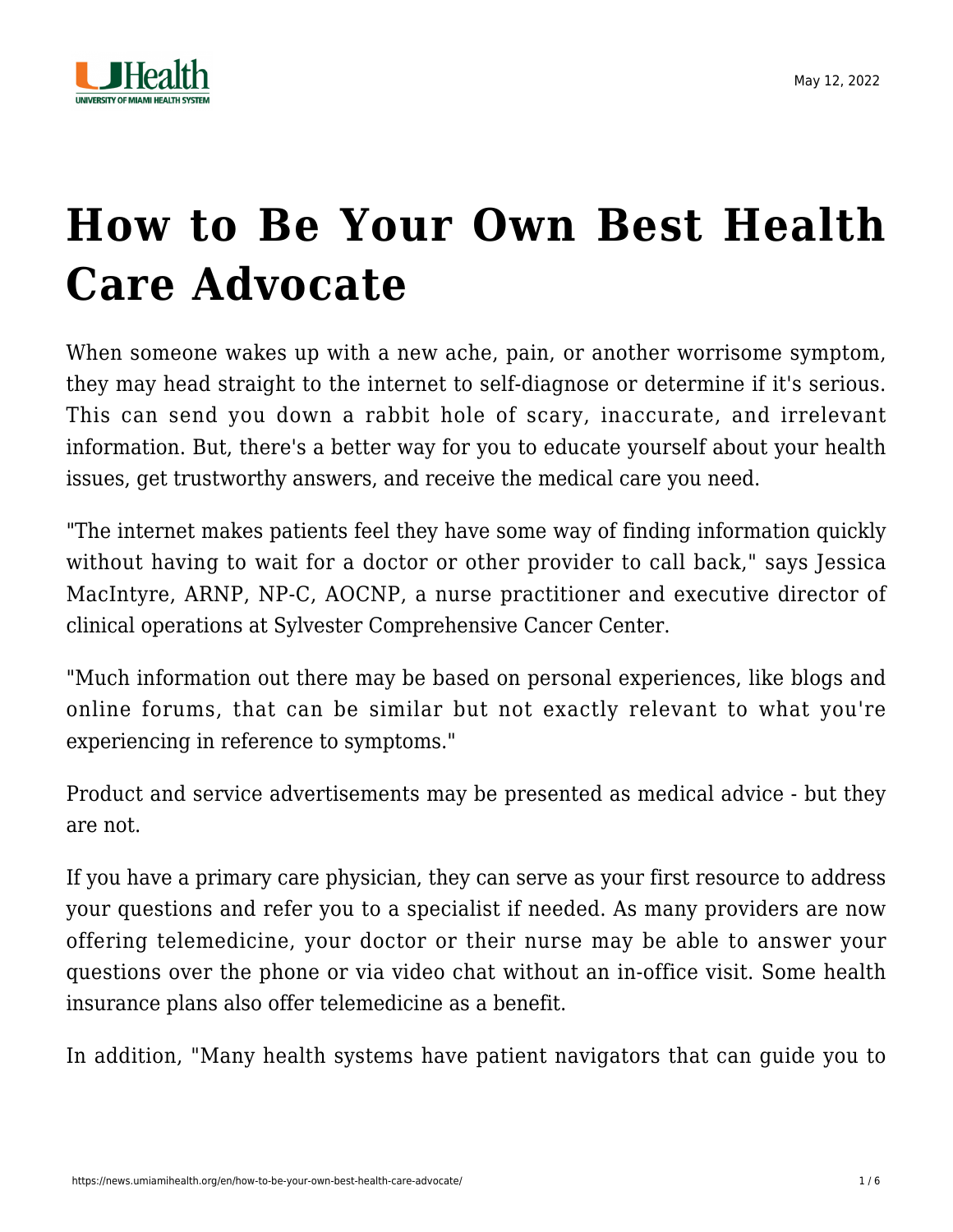

understand the type of medical specialist you need to see," MacIntyre says. "But it never hurts to call your health system or doctor's office to ask, 'Am I supposed to see this type of specialist?'"

## **If you're seeking answers online, trust only credible sources.**

These include the American Cancer Society, American Heart Association, National Alliance on Mental Illness, National Stroke Association, and other nationally and internationally regarded health organizations that provide peer-reviewed, researchbased content to inform the public. These websites may also offer lists of trusted healthcare providers and specialists.

Patient and family advocacy groups can also help answer your questions.

"We collaborate with advocacy groups like the American Cancer Society and the Leukemia and Lymphoma Society that provide a lot of complimentary support to patients seeking answers to their questions," she says. Advocacy groups can also help you find psychosocial services or address practical needs, like getting to your medical appointments.

## **Prepare for your next doctor's visit.**

**What concerns you?** Write down your pressing health problems and other concerns and questions. It's most helpful to mention these issues to the intake nurse before you even see the doctor, then explain them in more detail to the physician.

Set the records straight. Before your appointment, send all of your health records, including recent bloodwork, imaging scans, and lab results, to the doctor's office.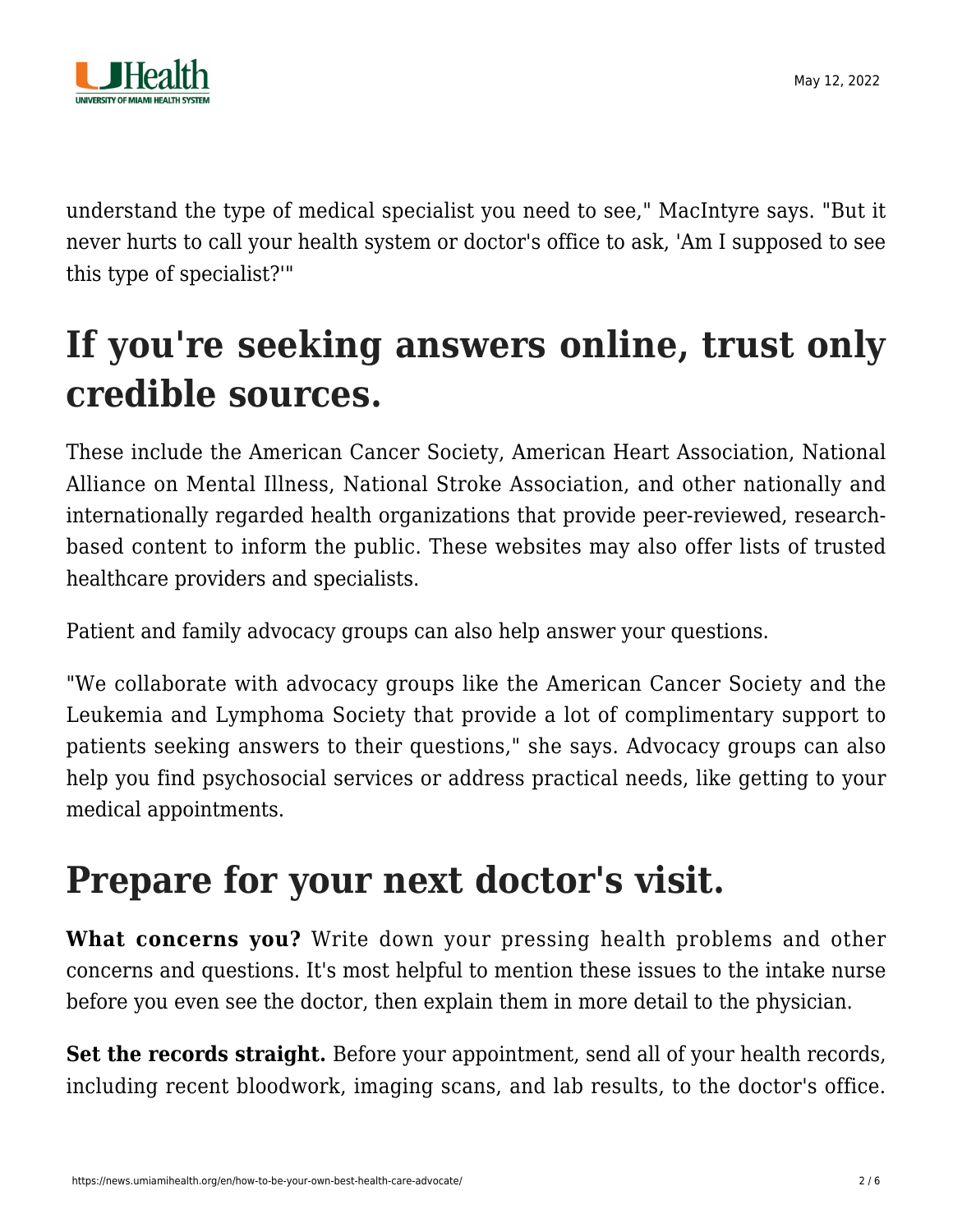

You may need to sign medical records release forms. It's more valuable and efficient to have this information available during your visit rather than send it to your doctor days later. This can also help you avoid having to redo tests unnecessarily.

**Need special accommodations?** If you need any special assistance during your visit, contact the doctor's office ahead of time to discuss these needs. This is important if you will be arriving in a wheelchair or on crutches or will need an interpreter or translator to communicate with the staff.

**Bring a friend.** Having a trusted family member or friend with you can help you remember what they say when you speak to the doctor. This is especially important if you can't hear or see well. In some circumstances, this companion can also help serve as your advocate, speaking to your healthcare team on your behalf.

**Know your meds.** Bring a record of your current prescriptions, over-the-counter medications, and vitamin supplements (including dosages and how often you take them). Make a detailed note on paper or your phone, or take photos of your medicine and vitamin bottles. It may also be essential to note what time of day you take them (such as with food or before bed).

**Keep track of your numbers and write them down.** If you're diabetic or prediabetic, what's your A1C? Know your typical blood pressure numbers if you have hypertension. Has your weight been fluctuating without reason? If you're working to lower your cholesterol, what were the results the last time you had them checked?

**Ladies, when was your last period?** Be prepared to provide the nurse with the date of your last menstrual period or when you started menopause. All female patients may be asked if/when they've been pregnant.

**Know your family history.** Be aware of your family's medical history and bring any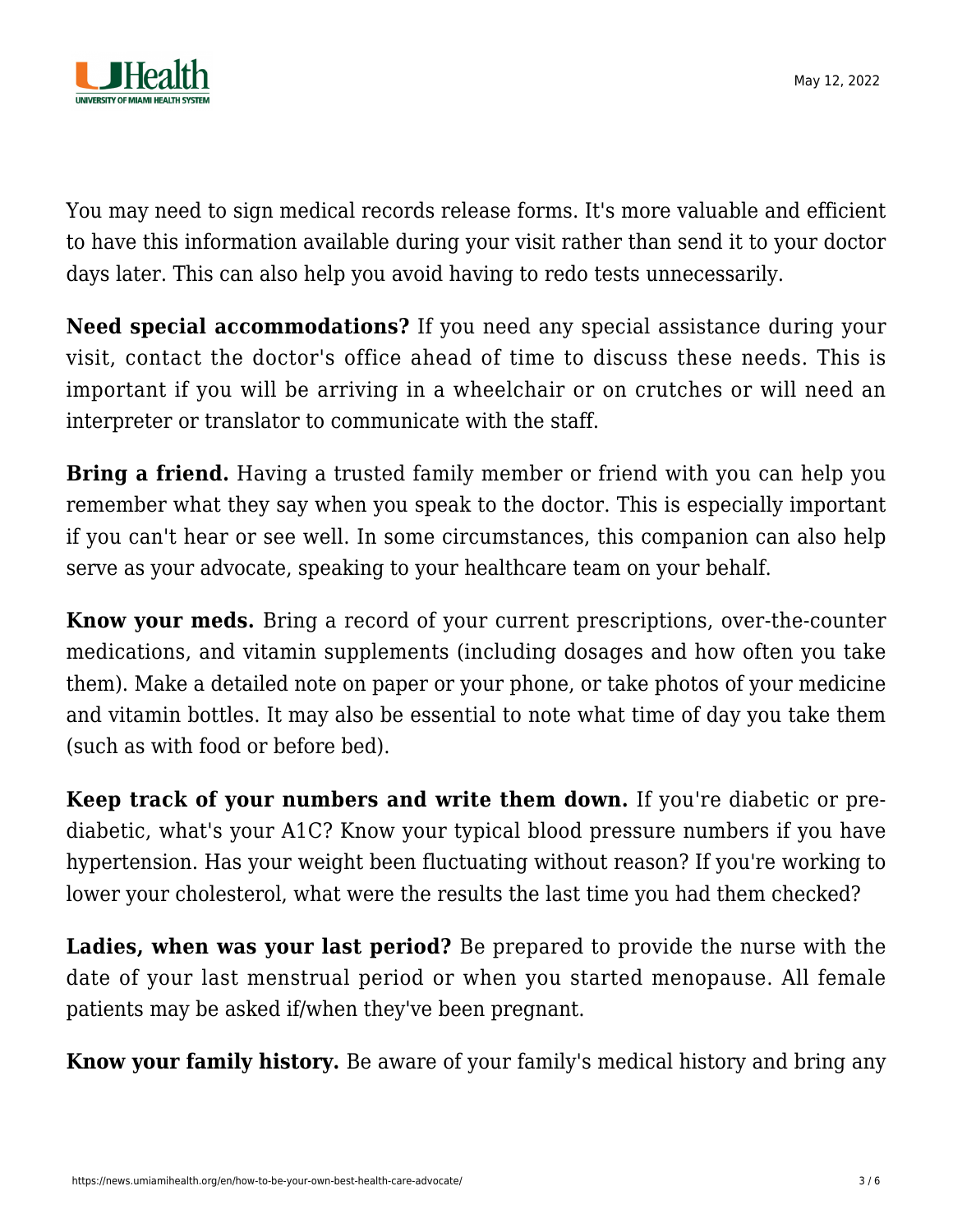

relevant medical records. Some conditions are genetic, so it's helpful for your healthcare team to be aware of any relevant diseases, conditions, or cancers for which you may need to be screened.

## **Be honest with yourself and your health care team.**

**Don't be embarrassed.** Too many patients omit information, downplay the severity of their symptoms, and misrepresent their lifestyle choices when speaking with nurses and doctors because they don't feel comfortable. Be honest if your healthcare provider asks you about your smoking, drinking, dietary, exercise, or sexual behaviors. Your healthcare team needs to have the complete picture. This will enable them to determine the correct diagnosis, prescribe the proper medications, recommend appropriate lifestyle changes, and establish realistic health goals for you.

**Nurses and doctors are your allies.** If you are being abused or are scared for your safety at home, telling your healthcare providers is a safe and appropriate way to seek help.

**Don't ignore emotional and lifestyle factors.** You may assume that your mental health and daily life are unrelated to the reason you're seeing a doctor. But, bringing these issues to light may help healthcare providers catch a problem in its early stages and lead to more appropriate treatment plans and better outcomes.

- How well have you been sleeping?
- Have you felt more depressed or anxious lately? Are you under more stress these days?
- Have you changed your diet or stopped going to the gym since the pandemic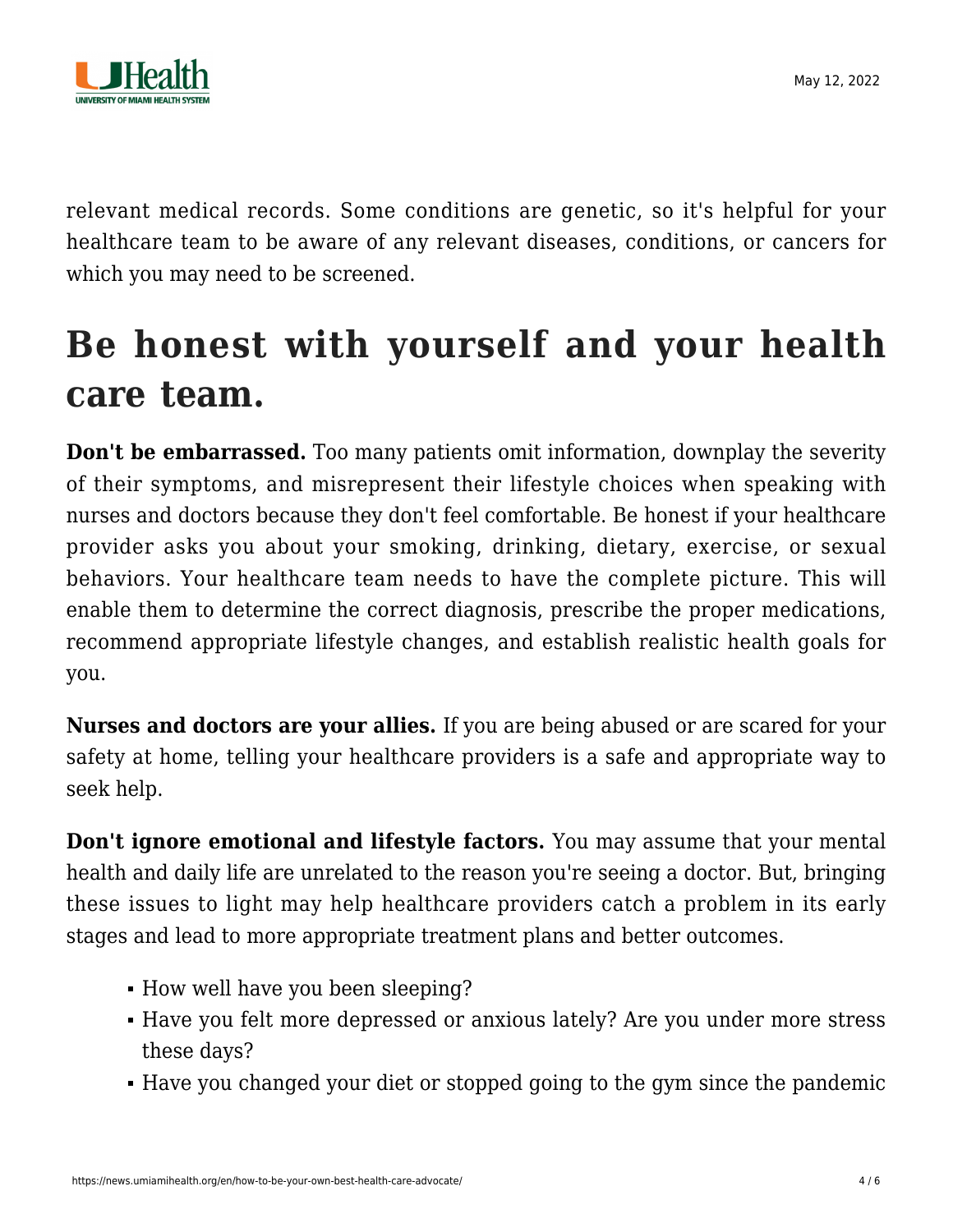

began?

- Are you drinking more?
- Have your urine or bowel movements changed?

Even if your doctor doesn't ask this list of questions, it's helpful to offer the information.

**Don't hesitate to ask questions.** It is most efficient to ask follow-up medical questions to the doctor before they conclude the exam. If you wait to ask the nurse who handles your discharge, they may not know the answer and need to find the doctor to ask on your behalf. You must leave an appointment or ER visit understanding what the doctor is recommending and why they think this is the best treatment for you. Asking what to expect in terms of side effects and the anticipated outcome is an excellent place to start. Your doctor may consider medications as the first line of treatment. But it's helpful to ask if there are non-pharmaceutical approaches you can also do to improve your condition.

**Don't settle.** If you aren't comfortable asking your doctor questions, or if they are disregarding your concerns, downplaying your pain, or not listening to you  $-$  it's time to find a new healthcare provider. "Seek another specialist or primary care provider who will answer all of your questions and find one you have trust in," MacIntyre says. "You have to be comfortable with the decisions that affect your overall health and wellbeing."

Dana Kantrowitz is a contributor to UMiami Health News.